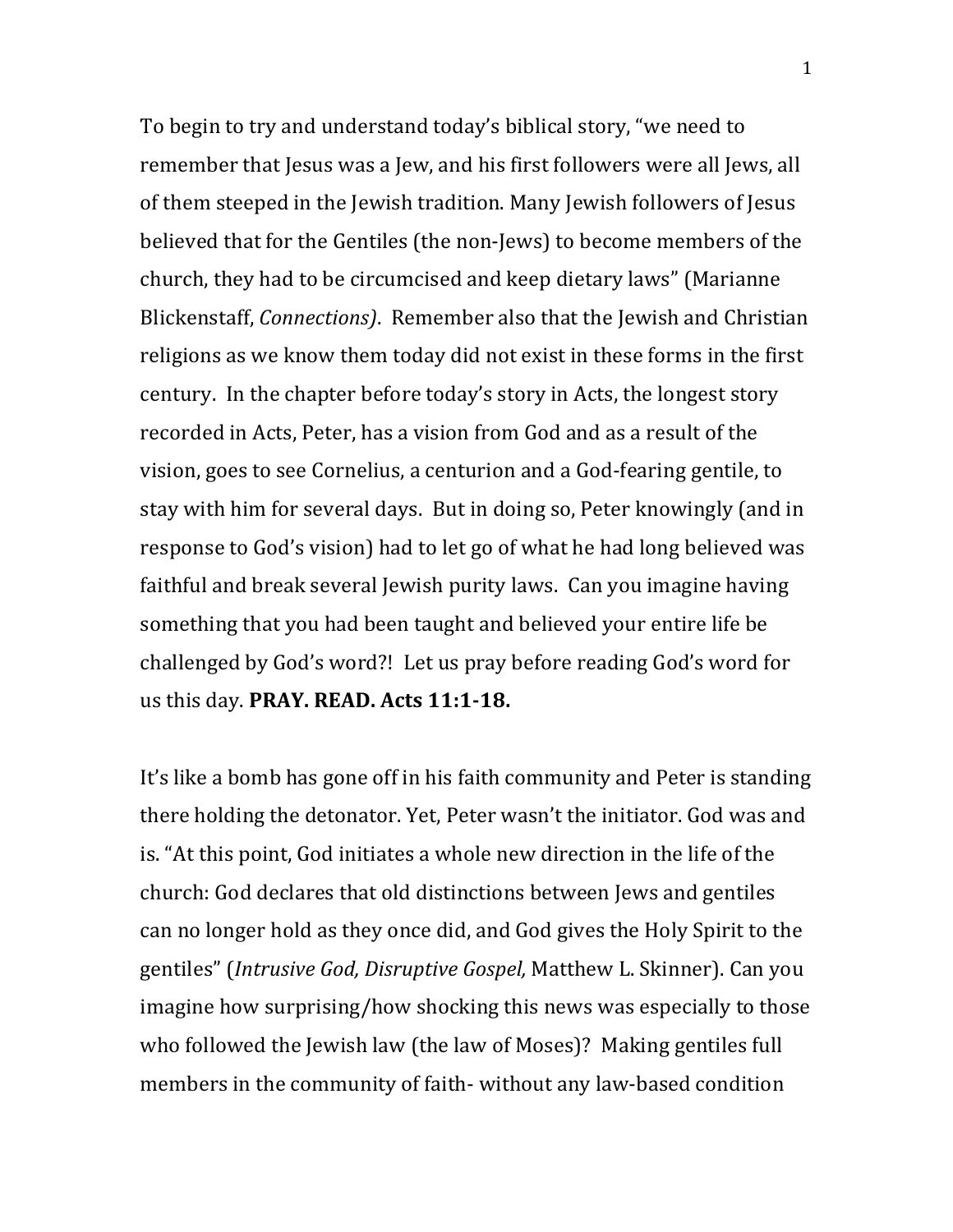was bizarre- it was seen as unfaithful, unclean. Who wants to denigrate God's holiness? The law was kept to show obedience to God and to receive God's mercy. The law included circumcision, Sabbath observance, dietary laws, and other practices that showed what it meant to identify as a Jew and to submit one's whole self to God. Notice this wasn't the church's decision to make this unexpected change. This was something God has done (*workingpreacher.org*, Podcast 2019).

As today's story in Acts reveals, word had quickly spread about the Gentiles welcoming God's word, and Peter had some 'plaining to do to the church leaders in Jerusalem. As it is one thing for faithful Jews who follow Jesus, like Peter and Paul, to baptize Gentiles; it is quite another for them to break purity laws by eating with those who are unclean; the uncircumcised. So Peter goes "up to Jerusalem" to face the circumcised believers. In Jewish tradition travel in any direction toward Jerusalem is always upward. Why? The temple mount is "the place of highest" importance on earth" (*The CEB Study Bible*). Needless to say, though Peter was heading upward, as soon as he got there, it went downhill from there, at least at the beginning. Peter was criticized for eating with the Gentiles, and he was in good company, as Jesus was also criticized for eating with sinners. Notice Peter doesn't deny the accusation. Instead, he takes the opportunity to retell the story "step by step"  $(11:4)$ . He tells the story to make it very clear that God was in charge here. Peter at first doesn't know what to make of this vision, and he wrestles with what to do. If he eats anything unclean, he will be defiled and will violate God. Can't you imagine how uncomfortable and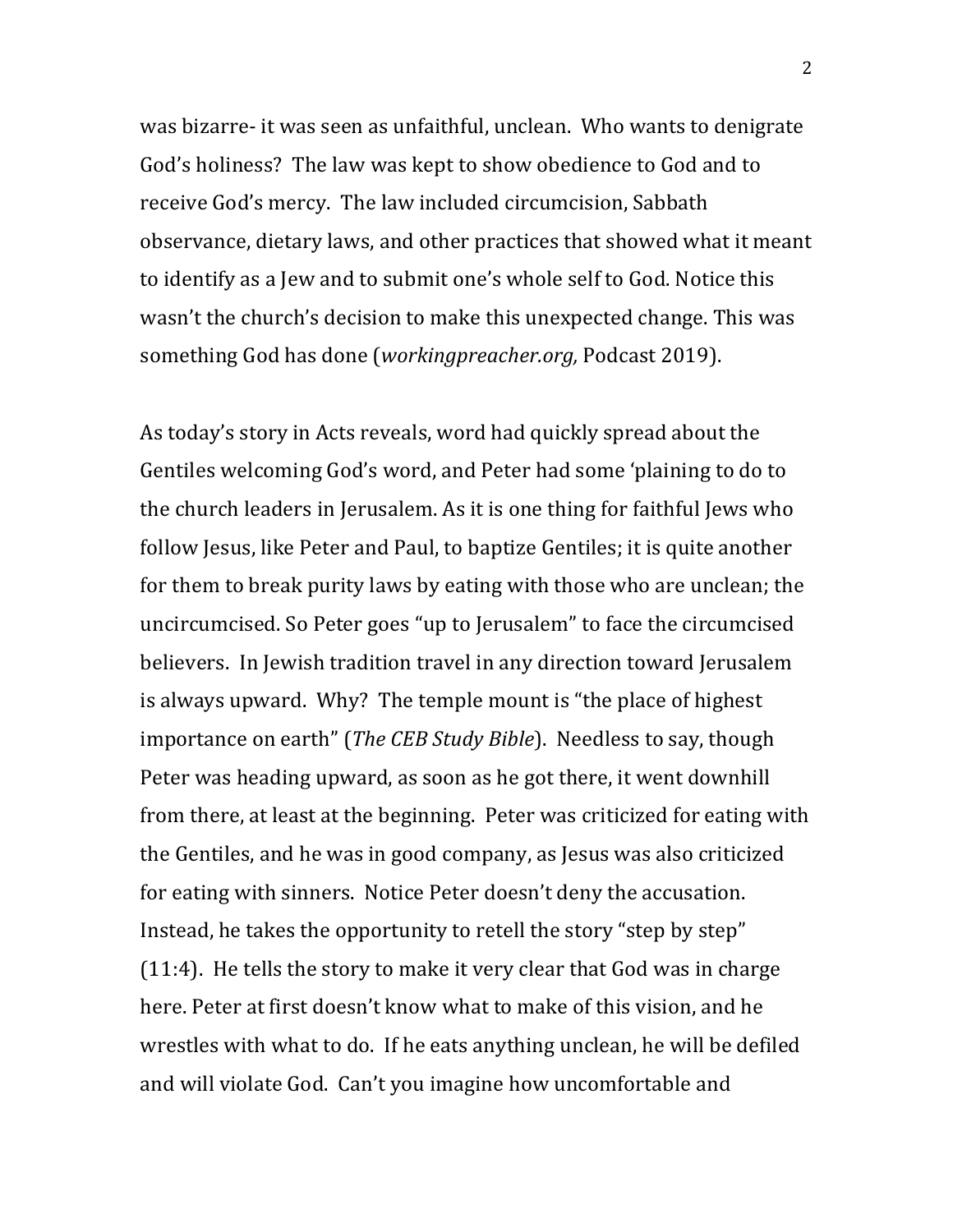disturbing this is for Peter? But the voice from heaven persists- three times- telling him, "What God has made clean you must not call profane"  $(10:15)$ . He then discerns that Jesus came to fulfill the Law, which is more powerful than cultural rules. As a matter of fact, Jesus rejected ritual purity as a measure of spiritual status. Upon arrival at Cornelius' home, Cornelius tells him how the angel had told him how he and his entire household could be saved. Notice that God had spoken to Cornelius before Peter arrived. As soon as Peter began to speak with Cornelius and other gentiles about Jesus, the Holy Spirit fell upon them, just as the Spirit fell on those gathered at Pentecost. And then Peter remembered Jesus' words, "John baptized with water, but you will be baptized with the Holy Spirit" (v. 16). "God might be opening up new realities, but they are realities consistent with everything Jesus said and did" (Skinner). Baptism was soon becoming the new symbol for inclusion in God's kingdom over circumcision, which excluded women. The problem for circumcised believers is that baptism doesn't differentiate its recipients into categories such as "clean" or "unclean" or "male" or "female" or "Jew" or "Gentile." And this may have very well been at the root of the circumcised believers' accusation.

Peter wraps up his story by saying that God has changed the rules by giving the gentiles the same gift God had given to the Jewish believers. There is no longer a distinction between Jew and gentile. After hearing Peter's words, the "apostles and believers, calmed down, and they praised God" (v.18)- concluding that God had enabled the Gentiles to repent and receive new life. Talk about a 180? The gentiles weren't the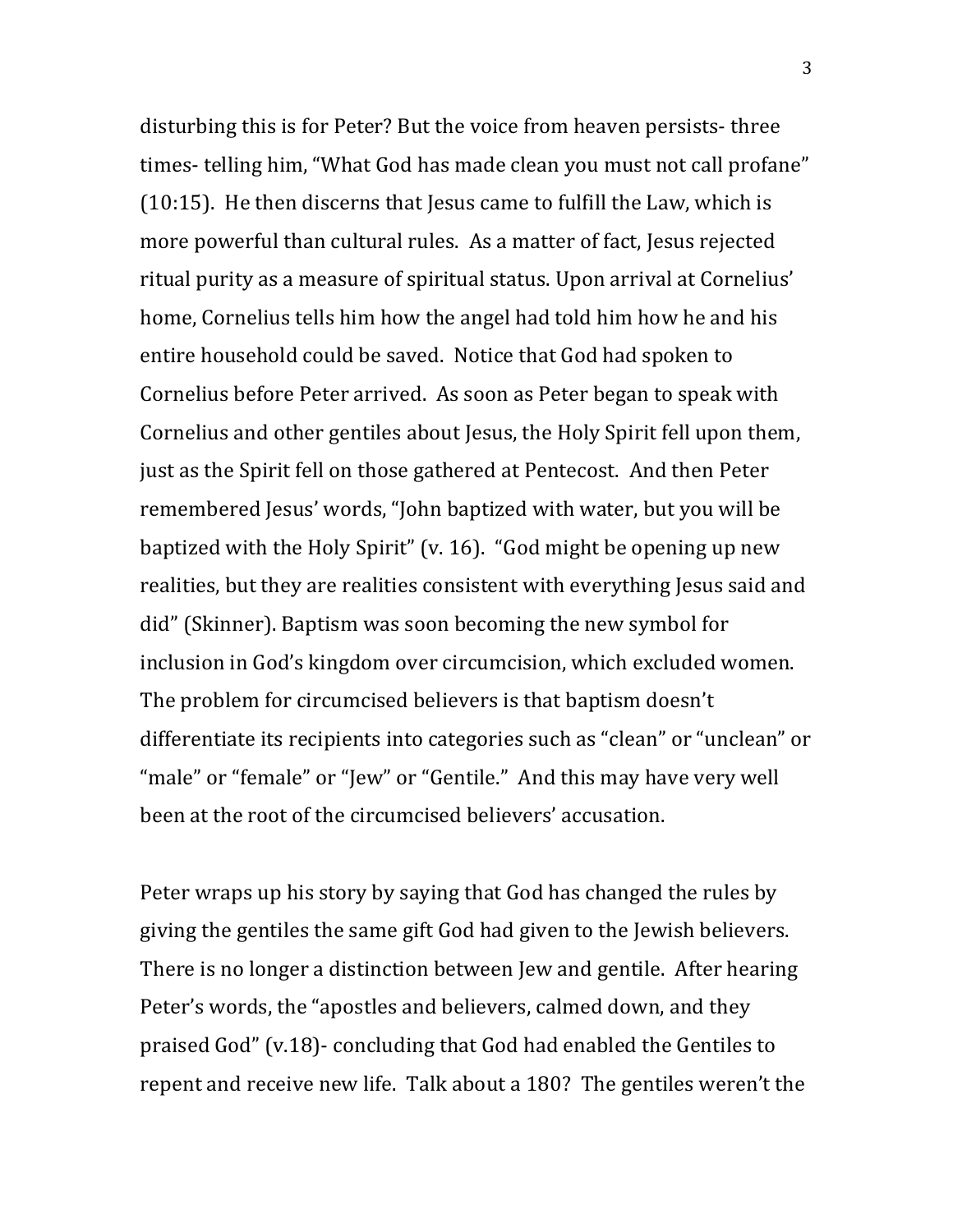only ones experiencing a change in heart and life. Notice how the anxiety lessens and the praise flows, as their hearts and minds open up to something different and very challenging. This is when you know it's the surprising work of the Holy Spirit- only something God can do.

You know the saying, "You can't teach an old dog new tricks." Well, many use that as an excuse to say that they can't change, yet, we never become too old, too practiced at living the Christian life to be exempt from the need having *our hearts and minds change*. Because with God nothing is impossible. Look at German pastor Martin Niemoeller (1892-1984), who protested Hitler's anti-semite measures and was eventually arrested, and then imprisoned for eight years for standing again Hitler. "In words that paraphrase those of Peter, Martin once confessed, 'It took me a long time to learn that God is not the enemy of my enemies. He is not even the enemy of his enemies" (Dan Clendenin,

journeywithjesus.net). We're all becoming, as the Spirit works within each of us challenging and radically expanding our understanding of God's reach and hospitality and love. We're all on a journey in faith. And this change didn't happen overnight in Peter's day. No, it was hard news for some circumcised believers to swallow and some didn't-each trying to be faithful. It takes a good while for this unexpected change to sink in. Just as I imagine it takes more than three times for any of us to discern what the Spirit is saying to us today. "Discerning God's intentions and altering our assumptions about people and how to live are always acts of faith that take time" (Skinner, p. 85). All the more reason why "it is imperative that we engage with others different from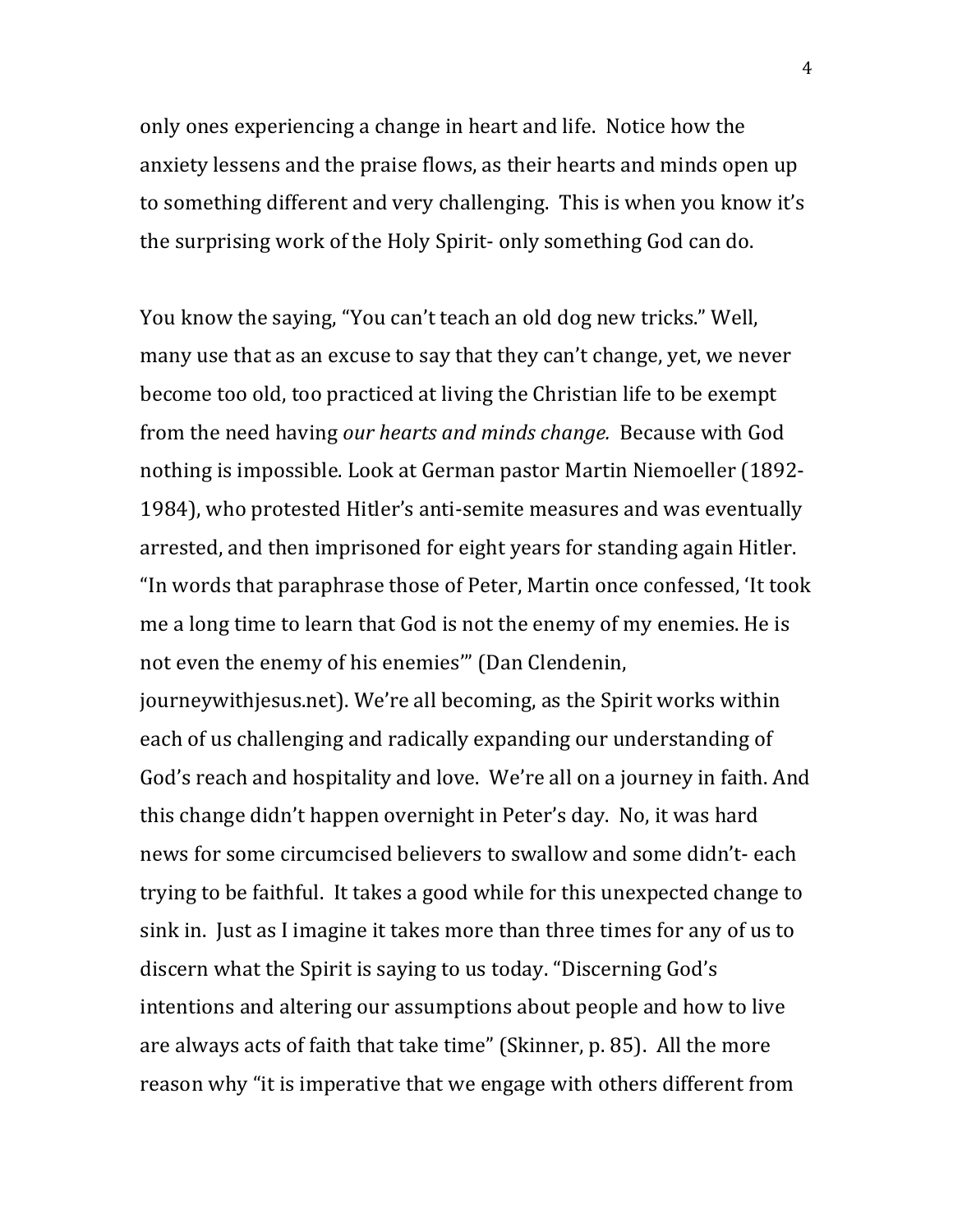ourselves, in more than superficial ways. And most of the time it will not happen when 'us' is keeping our distance from 'them,' as somehow we have convinced ourselves that those people, 'them' are unclean anyway; that they are accustomed to risk, to death, to the absence of salvation or wholeness" (Smith). I'd invite those of you who haven't been to lunch here at Triune to take a risk and come and eat with us. Build relationships and listen to one another's stories. Discover commonalities. God's Spirit is present every time we gather at the table together. I've been pondering this week Peter's profound question which led to the point of his defense and the silencing of the crowd. If God gave them the same gift he gave us who believed in the Lord Jesus Christ, then who am I to stand in God's way  $(v.17)$ ? Who am I- who are we to try and limit the mission of God to redeem the world? Yet, putting others down as being unclean and impure, "drawing boundaries between In and Out and Us and Them, hating our enemies, all that is easy. Loving indiscriminately is hard" (Clendenin). And I witnessed this just a week ago as a colleague of mine, whom I've gotten to know through the Justice Network, was wrestling with and asking himself and others Peter's very question. Trinity Lutheran Church, beside Towers East, has a queer led healing service once a month. It is a beautiful and meaningful service. Word got out about a few drag queens coming to lead, and a protest was planned. The pastors and the staff at Trinity received death threats and have been told that they, like the  $LGBTQ+$ community, are going to hell. My colleague, who thinks differently theologically from me on homosexuality, called me a week or so before the service at Trinity to talk and to ask me to join him in prayer about it,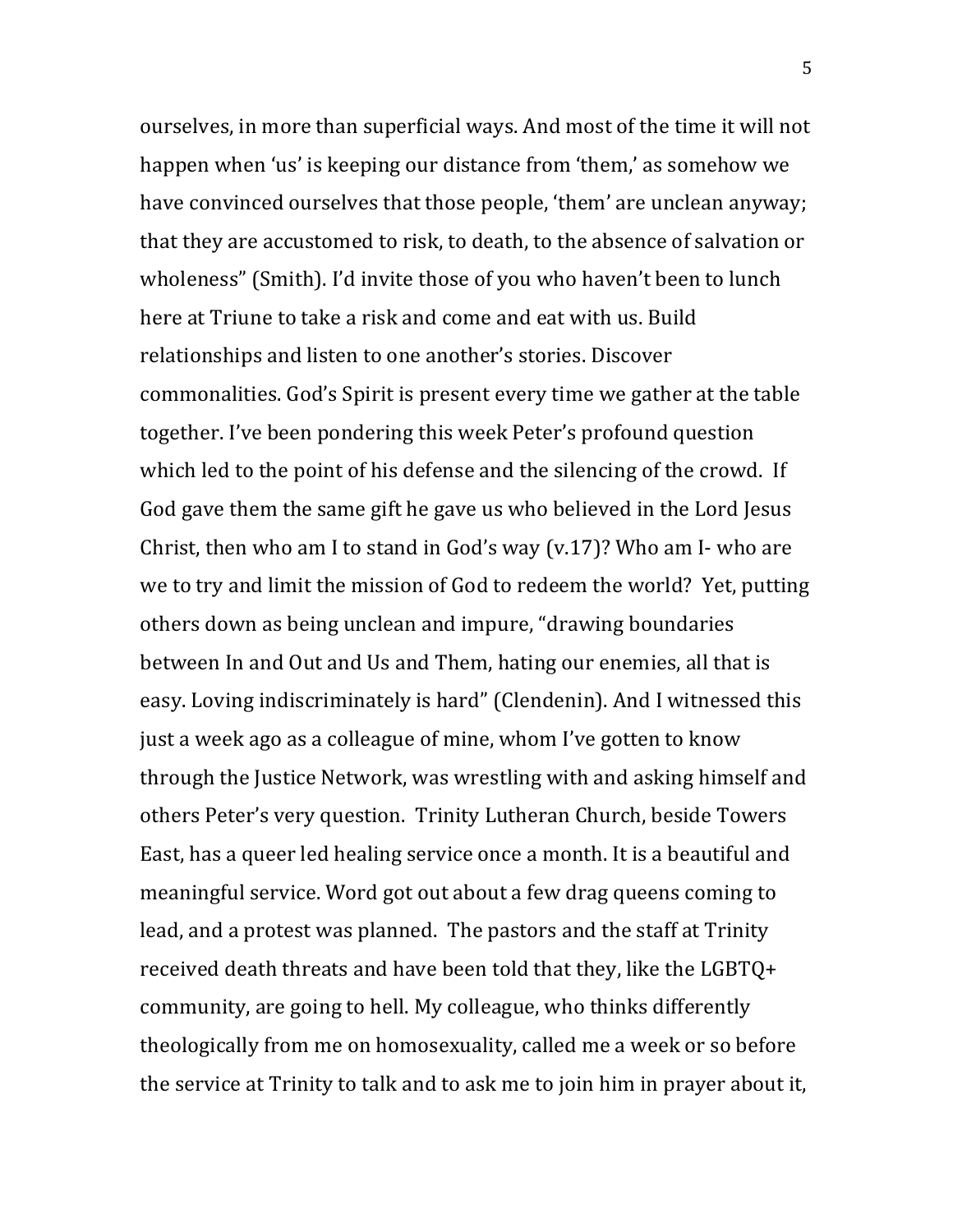as he knew the people protesting, and he also knew the leadership at Trinity. While he thought the protest wasn't "of God," he does not agree with what Trinity is doing and yet, as he puts it, "I respect what each church believes, and they have a right to say what they believe." He was discerning what God wanted him to do. He came to the service and addressed the protestors, who were wearing red like he was, asking them to pray instead of carrying their signs, and they did what he suggested. He asked if any of them would join him in the healing service, and they told him that they weren't spiritually mature enough to come. He came by himself, and I sat beside him, as I was also sitting beside one of the pastors of Trinity to support her and others there, as we all worshiped God together. I could tell he was very uncomfortable, and I wondered if he knew that he was among his siblings in Christ. I can't say that his mind was changed. That's up to God and really none of my business. But I know he was trying to be as faithful as he knew how just as we all were. As I looked around those gathered there, I was in awe of people's courage amidst all of the hurt from some Christians. And I also thought of my colleague's presence there as an act of faith just as much or more than mine was, and I respect him greatly for his courage and his witness as well. He reminded me that the protestors outside were also God's children. See how easy it is to form an "us" against "them" mentality!

Both the Gentiles in Cornelius' household and their circumcised fellow believers have been offered repentance- a changing of hearts and livesthat leads to new life. That's right- both the "us" and the "them." "There